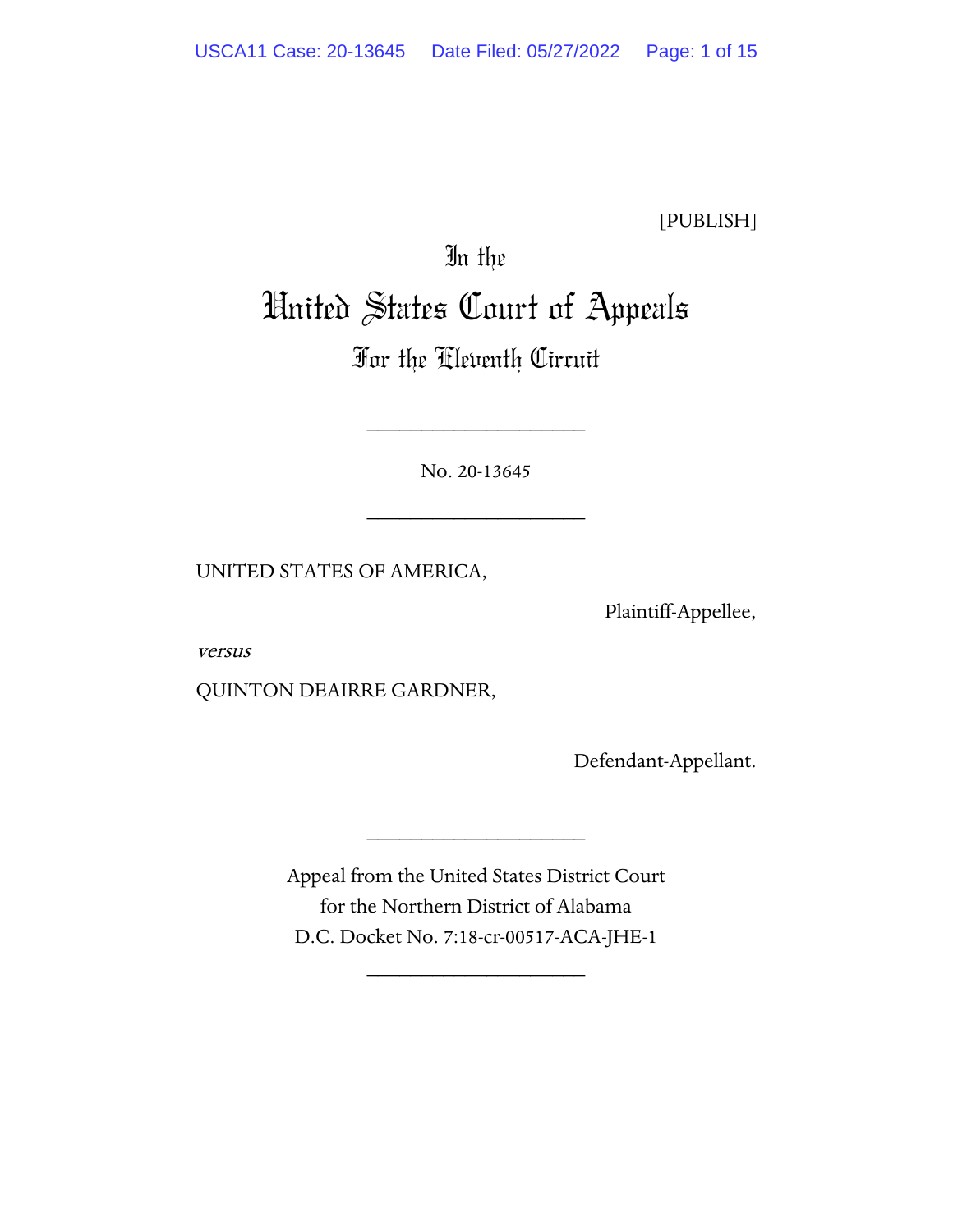Before NEWSOM, TJOFLAT, and HULL, Circuit Judges.

HULL, Circuit Judge:

After pleading guilty, Quinton Deairre Gardner appeals his 180-month sentence for possession of a firearm by a convicted felon, in violation of 18 U.S.C.  $\delta$  922(g)(1). At sentencing, the district court concluded that Gardner qualified for an enhanced sentence under the Armed Career Criminal Act ("ACCA"), 18 U.S.C. § 924(e), because he had at least three prior "serious drug offenses." Namely, Gardner had three separate Alabama convictions for first-degree unlawful possession of marijuana for other than personal use and a conviction for unlawful distribution of a controlled substance.

To count as a "serious drug offense" under the ACCA, the drug offenses must have a "maximum term of imprisonment of ten years or more . . . prescribed by law." See 18 U.S.C.  $\S 924(e)(2)(A)(ii)$ . Alabama's statutory maximum penalties for each of Gardner's drug offenses was ten years or more. On appeal, Gardner argues the "maximum term of imprisonment" is not the "statutory maximum" penalty but instead the high end of the particular sentencing range calculated for his prior convictions under Alabama's presumptive sentencing standards. Because we apply the categorical approach, we look to the maximum statutory sentence for Gardner's drug offenses, not to the high end of his presumptive sentencing range. Therefore, we affirm Gardner's ACCA-enhanced sentence.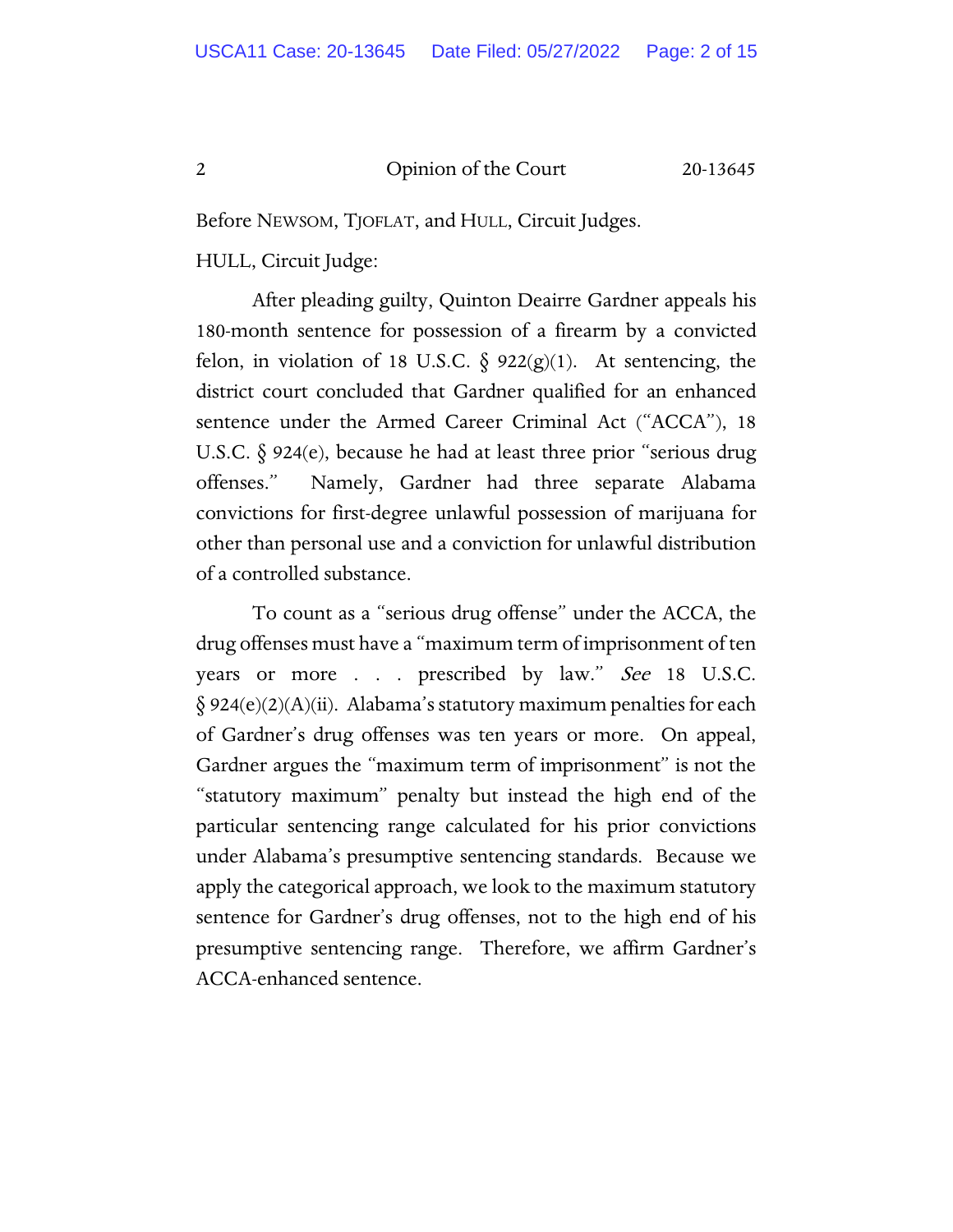#### I. BACKGROUND FACTS

#### A. Offense Conduct and Guilty Plea

In January 2018, Gardner, a convicted felon, was pulled over by a Tuscaloosa County Sheriff's Office deputy during a traffic stop. The deputy ran a check on the license plate of the car Gardner was driving and found that the plate was assigned to a different vehicle. The deputy also confirmed Gardner's identity and discovered that Gardner had an outstanding warrant. During a search of Gardner's car, the deputy found a gun under the driver's seat. Although Gardner denied ownership of the gun, recorded jail telephone calls showed that Gardner was in fact the gun's owner but had coached the passenger in his car to claim ownership.

In 2019, Gardner pled guilty to one count of being a felon in possession of a firearm, in violation of  $\S 922(g)(1)$ .

#### B. Presentence Investigation Report

The probation officer prepared a presentence investigation report ("PSI") that recommended: (1) a base offense level of 24 under U.S.S.G.  $\S 2K2.1(a)(2)$  because Gardner committed the offense after sustaining two prior felony convictions for a controlled substance offense; (2) a two-level increase under U.S.S.G. § 3C1.1 for attempting to unlawfully influence the passenger in his car to claim ownership of the gun; and (3) a threelevel decrease under U.S.S.G.  $\S 3E1.1(a)$  and (b) for acceptance of responsibility.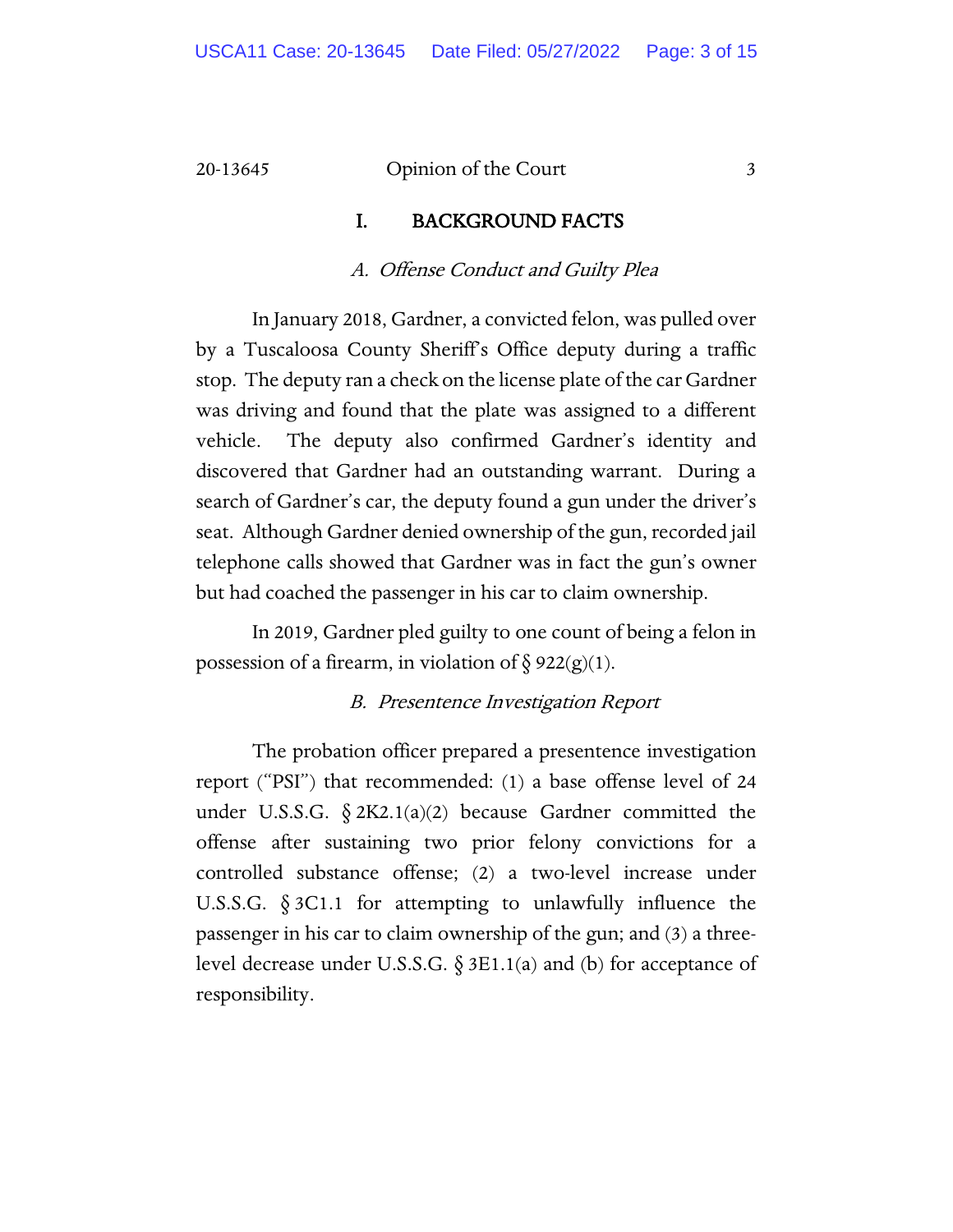As to criminal history, the PSI stated that Gardner had one 2011 and two separate 2014 Alabama convictions for first degree unlawful possession of marijuana for other than personal use and a 2015 Alabama conviction for unlawful distribution of a controlled substance. With a total offense level of 23 and a criminal history category of III, the resulting advisory guidelines range was 57 to 71 months' imprisonment. The PSI stated that the statutory maximum sentence for his firearm offense was ten years' imprisonment under 18 U.S.C.  $\S$  924(a)(2) and did not recommend an ACCA enhancement.

# C. Objections as to ACCA Enhancement Based on Gardner's Prior Drug Convictions

Both Gardner and the government objected to the PSI. In their objections and later briefs, the parties disputed whether Gardner was subject to an ACCA-enhanced sentence because his four prior Alabama drug convictions qualified as "serious drug offenses."

The parties also submitted copies of state court documents relating to Gardner's prior drug convictions, including, *inter alia*, the charging, plea, and sentencing documents for the four drug convictions. According to these documents, Gardner's 2011 conviction for first-degree unlawful possession for other than personal use, in violation of Ala. Code  $\S$  13A-12-213(a)(1), was a class C felony. The statutory sentencing range was not less than one year and one day and not more than ten years, and Gardner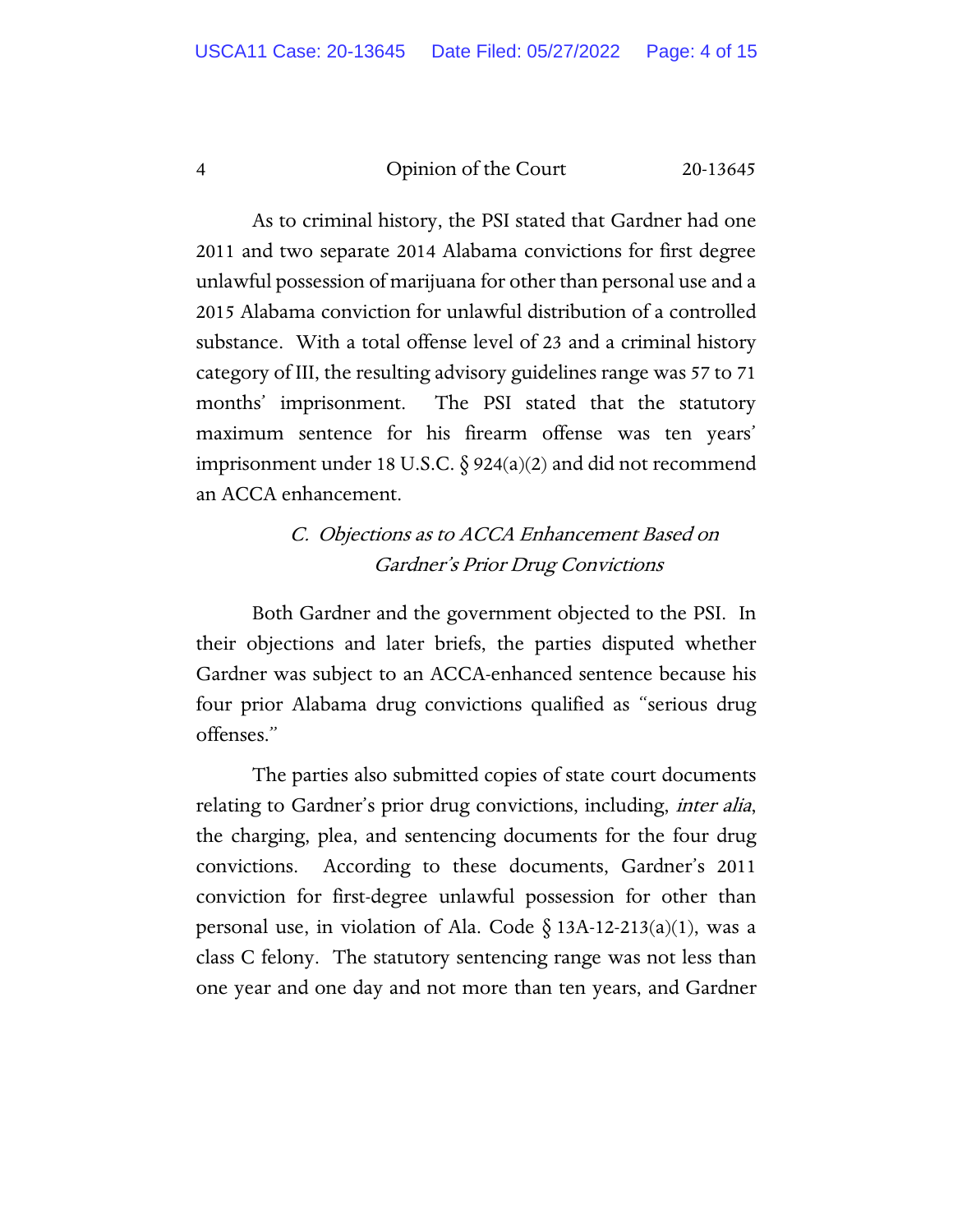was sentenced to five years in prison. *See* Ala. Code §§ 13A-12-213(b), 13A-5-6(a)(3) (2006).

Because this 2011 conviction predated the adoption of Alabama's presumptive guidelines in 2013, there was no mention of a presumptive sentencing range. At sentencing and on appeal Gardner has not disputed that this 2011 conviction qualified as a serious drug offense under the ACCA. Instead, he has focused on his three convictions sustained after Alabama's presumptive sentencing standards were adopted.

For Gardner's two  $\S$  13A-12-213(a)(1) convictions in 2014, the statutory maximum prison term was 20 years because Gardner already had one prior felony conviction. The presumptive sentencing range was 13 to 32 months, and the 20-year statutory maximum was the sentencing range for any upward departure from the presumptive sentencing range. For these two crimes, however, the state had not asserted any aggravating factors that would permit the state court to depart from the presumptive sentencing range, and the state court imposed 24-month sentences for each conviction, to run concurrently.

Finally, Gardner's 2015 distribution of a controlled substance offense, in violation of Ala. Code § 13A-12-211, was a class B felony. Because Gardner now had three prior felonies, the statutory maximum prison term was life imprisonment. The presumptive sentencing range was 30 to 104 months, and the life statutory maximum was the sentencing range for any upward departure from the presumptive sentencing range. As with his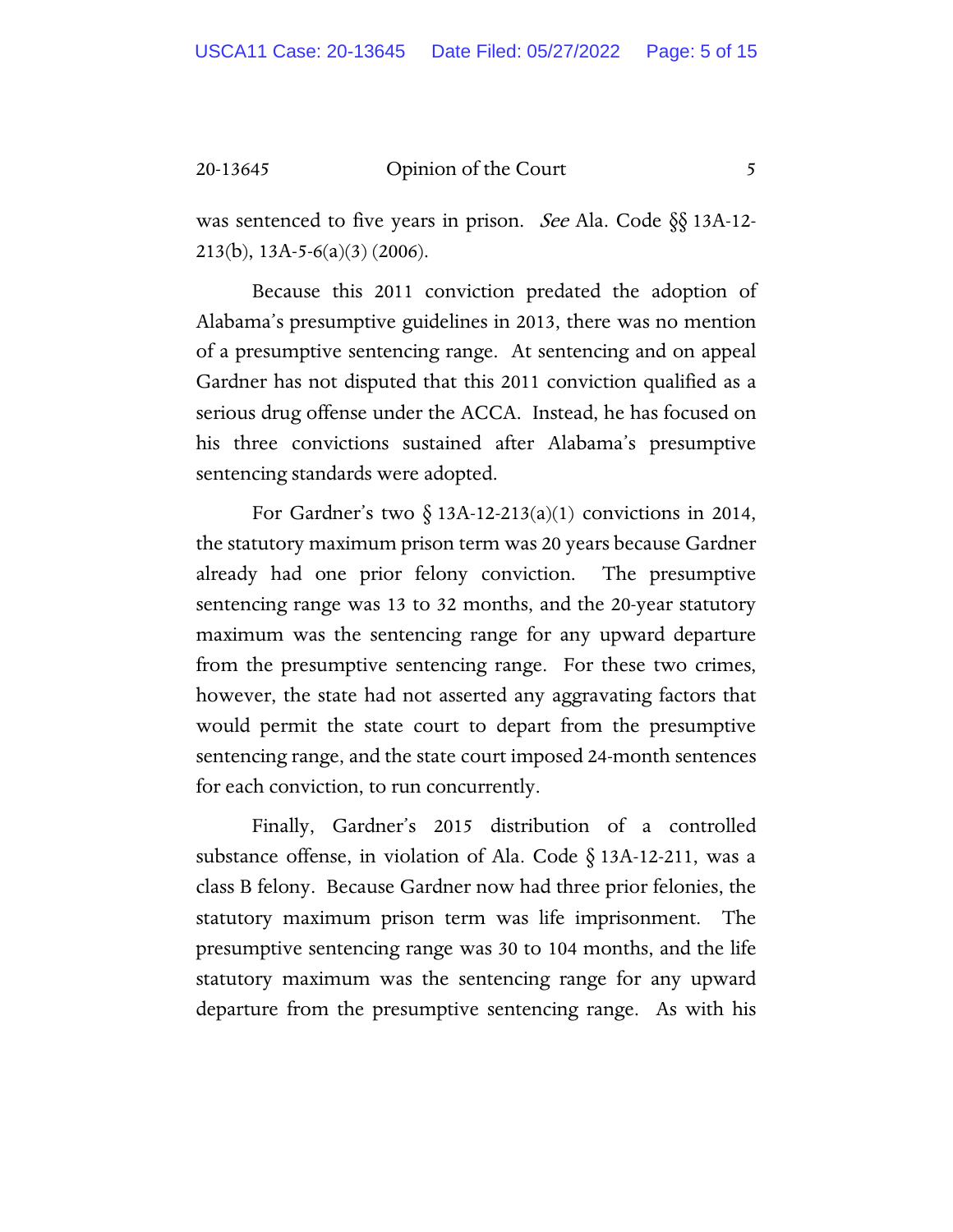2014 drug crimes, the state did not assert any aggravating factors to support an upward departure, and the state court imposed a sentence of seven years.

#### D. Sentencing

At a reconvened sentencing hearing, the district court sustained the government's objection and concluded that Gardner's prior Alabama drug convictions were ACCA-qualifying felonies. The district court determined that the "maximum term of imprisonment prescribed by law" for purposes of the ACCA's definition of "serious drug offense" was the state's *statutory* maximum prison term. Because Gardner had at least three ACCAqualifying predicates, his total offense level was 30 and his criminal history category was IV, and his advisory guidelines range was 180 months, the statutory minimum term. See U.S.S.G. §§ 4B1.4, 5G1.1(b). The district court imposed a 180-month sentence.

#### II. DISCUSSION

## A. "Serious Drug Offense" Under the ACCA

Under the ACCA, a defendant who violated  $\S 922(g)$  is subject to a mandatory minimum 15-year sentence if the defendant has three previous convictions for a "serious drug offense" that were "committed on occasions different from one another." See 18 U.S.C.  $\S$  924(e)(1). The ACCA defines "serious drug offense" as, among other things, "an offense under State law, involving manufacturing, distributing, or possessing with intent to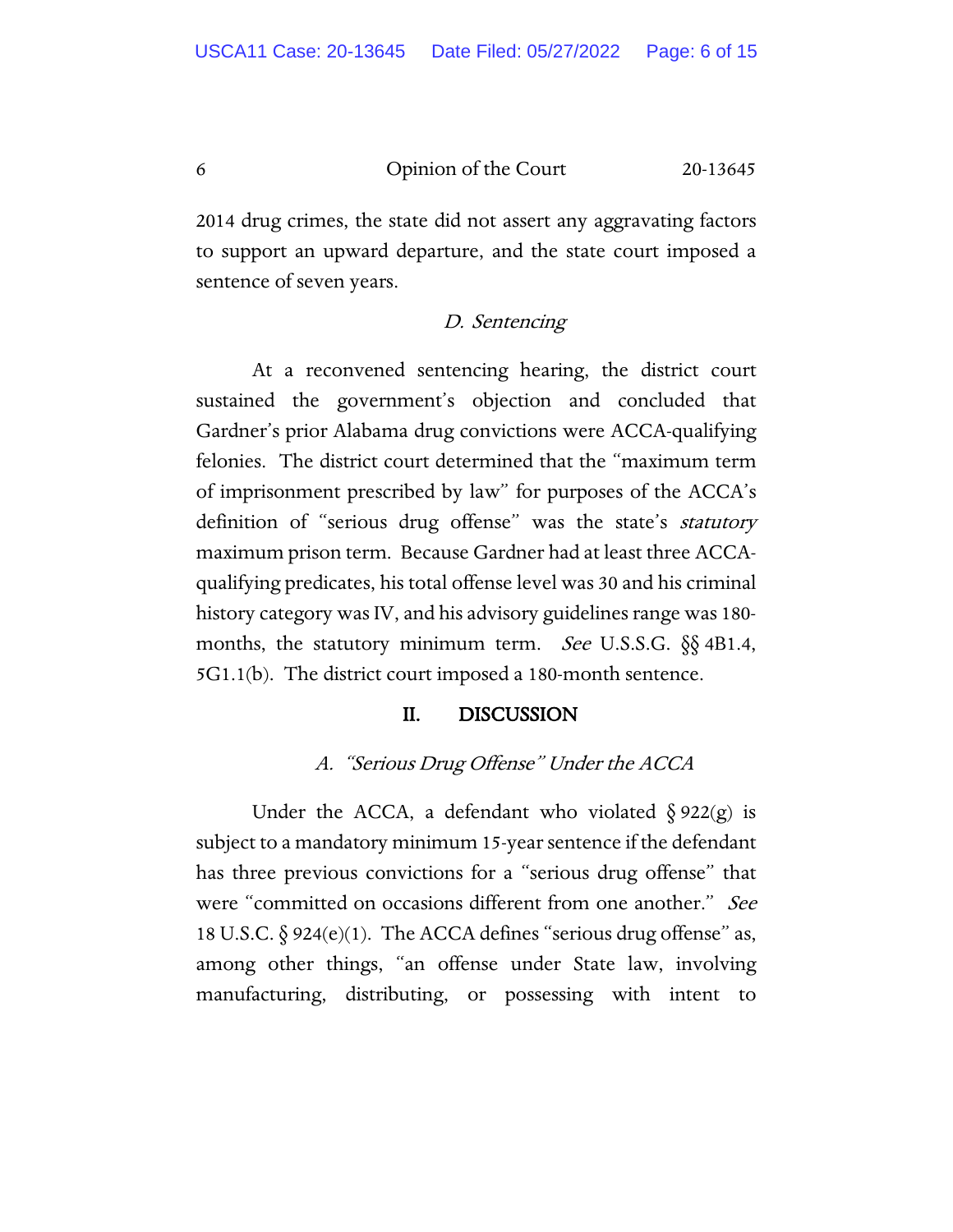manufacture or distribute, a controlled substance" and "for which a maximum term of imprisonment of ten years or more is prescribed by law." *Id.*  $\S$  924(e)(2)(A)(ii).<sup>[1](#page-6-0)</sup>

On appeal, Gardner does not dispute that his two 2014 Alabama convictions for first degree unlawful possession of marijuana for other than personal use and his 2015 Alabama conviction for unlawful distribution of a controlled substance were committed on different occasions and are all offenses under state law involving the manufacture, distribution, or possession with intent to manufacture or distribute a controlled substance. The only issue is whether for these three drug offenses "a maximum term of imprisonment of ten years or more is prescribed by law."

This Court applies a categorical approach to determine whether the defendant's prior conviction was for an offense for which a "maximum term of imprisonment" of ten years or more was "prescribed by law." McCarthy v. United States, 135 F.3d 754, 756-57 (11th Cir. 1998). In doing so, we "look to the maximum sentence for the offense category" and not to "the particular sentence" the defendant received or to the "particular facts of the defendant's crime." *Id.* at 757 (footnote omitted).

<span id="page-6-0"></span><sup>&</sup>lt;sup>1</sup> We review *de novo* whether prior convictions qualify as a serious drug offense under the ACCA. United States v. Conage, 976 F.3d 1244, 1249 (11th Cir. 2020).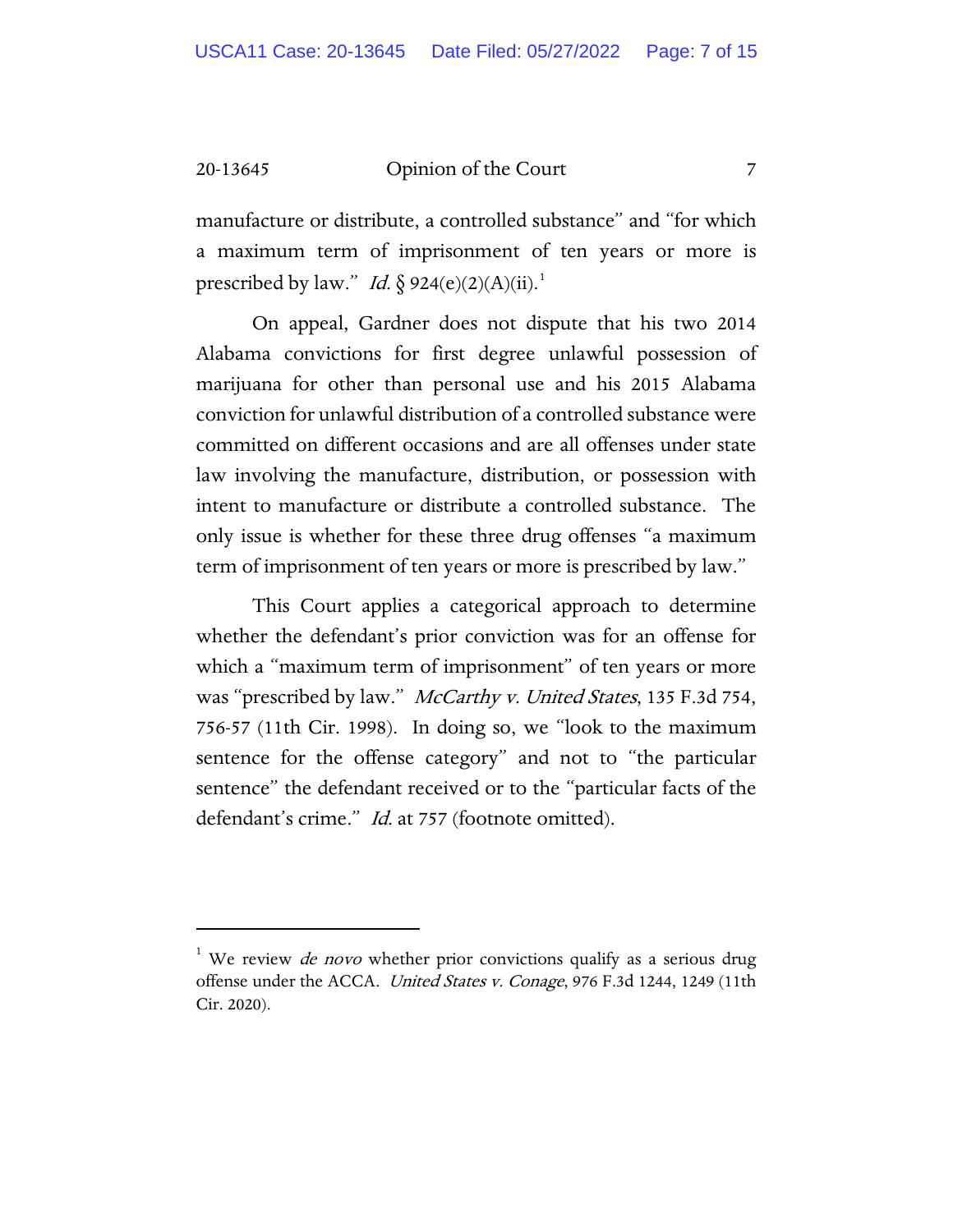#### B. Alabama Sentencing Scheme

Under Alabama law in effect at the time of Gardner's 2014 and 2015 convictions, the statutory maximum prison sentence was governed by the felony offense classification of Classes A, B and C. See Ala. Code  $\S$  13A-5-6 (2006). The statutory maximum for the offense of first-degree unlawful possession of marijuana for other than personal use, a Class C felony, was "not more than 10 years." Ala. Code §§13A-12-213(a)(1)-(2), 13A-5-6(a)(3) (2006). The statutory maximum for an unlawful distribution of a controlled substance offense, a Class B felony, was "not more than 20 years." Ala. Code §§ 13A-12-211(a)-(b), 13A-5-6(a)(2) (2006).

In addition, under the version of Alabama's habitual offender statute in effect at the time, a defendant convicted of a Class C felony who had a prior felony conviction was punished for a Class B felony, i.e., not more than twenty years. Ala. Code §§ 13A-5-6(a)(2), 13A-5-9(a)(1) (2006). A defendant convicted of a Class B felony who had three prior felony convictions was subject to a term of not less than 20 years and up to life imprisonment. Ala. Code  $\S$  13A-5-9(c)(2) (2006).

On appeal, it is undisputed that each of Gardner's offenses of conviction carried a statutory maximum prison term of ten years or more under Alabama's felony classification statute. Further, Gardner was also subject to an enhanced statutory maximum prison term as a habitual felony offender.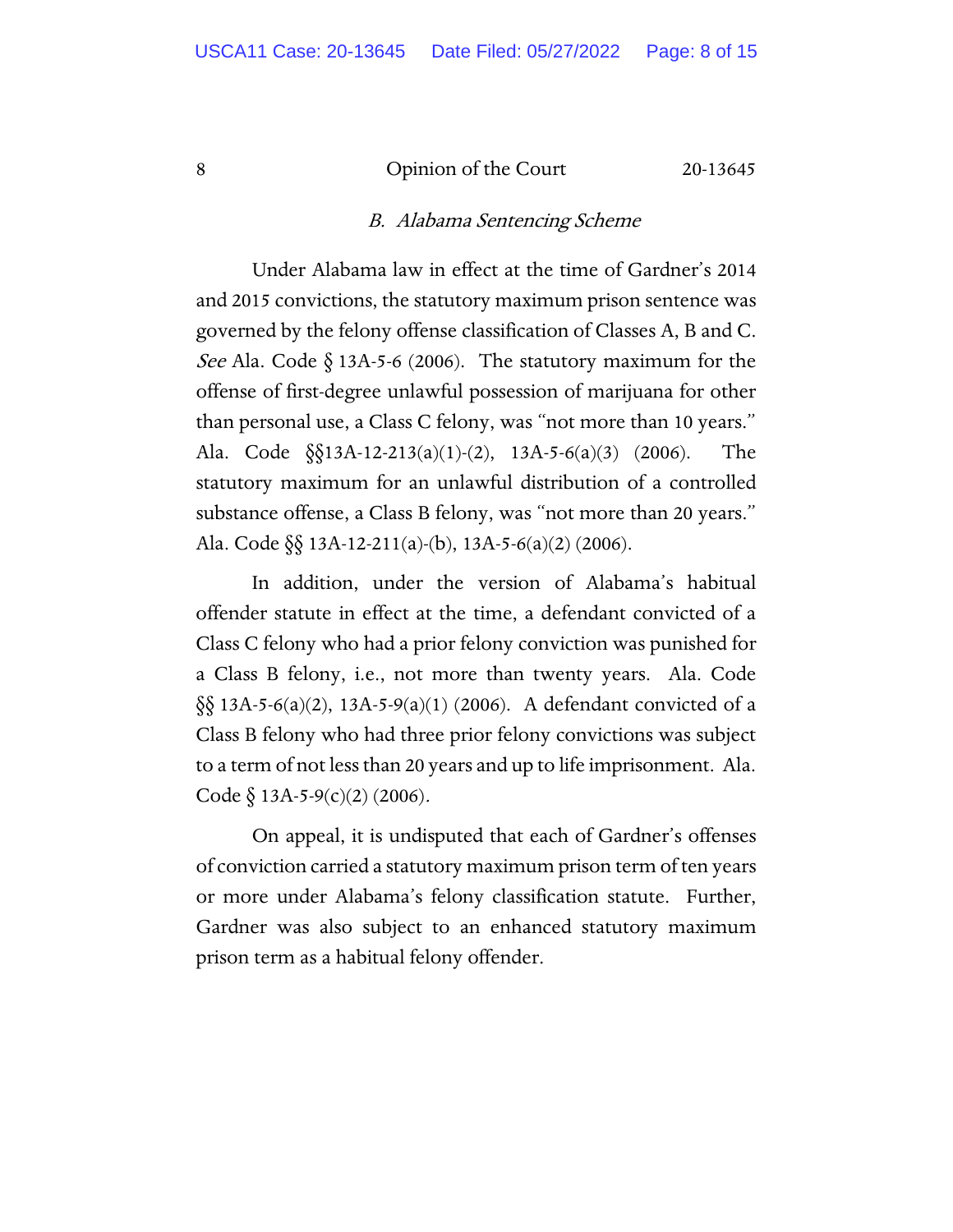Since October 1, 2013, Alabama also has used presumptive sentencing standards to sentence defendants for certain nonviolent offenses. The Alabama Sentencing Commission adopted these guidelines at the direction and approval of the Alabama legislature. See Ala. Code § 12-25-34.2(b); see also Act No. 2012-473, Ala. Acts 2012; Clark v. State, 166 So. 3d 147, 149 (Ala. Crim. App. 2014).

The guidelines include lists of "aggravating and mitigating factors that allow for a departure from the presumptive sentencing recommendations." Ala. Code  $\delta$  12-25-34.2(a)(1), (a)(5), (b); see also Presumptive and Voluntary Sentencing Standards Manual ("Manual") at 14, 25-26 (Oct. 1, 2013), https://sentencing commission.alacourt.gov/media/1064/2013-presumptivemanual.pdf.

Under the Alabama guidelines, a sentence above the presumptive range must be based on an aggravating factor that has been proved to a jury beyond a reasonable doubt or admitted by the defendant. Manual at 14, 24; see also Hyde v. State, 185 So. 3d 501, 504 (Ala. Crim. App. 2015) (stating that under the presumptive standards, the sentencing court is required to follow "the dispositional and durational recommendation" and can depart only upon a finding of aggravating or mitigating factors). [2](#page-8-0) An Alabama

<span id="page-8-0"></span> $^{\text{2}}$  The 2013 guidelines contain a lengthy list of aggravating factors that describe various circumstances of the offense, such as whether the offense involved multiple participants; whether the defendant was a leader or organizer; whether the defendant held public office or was a fiduciary when the offense was committed; whether the offense involved a high degree of sophistication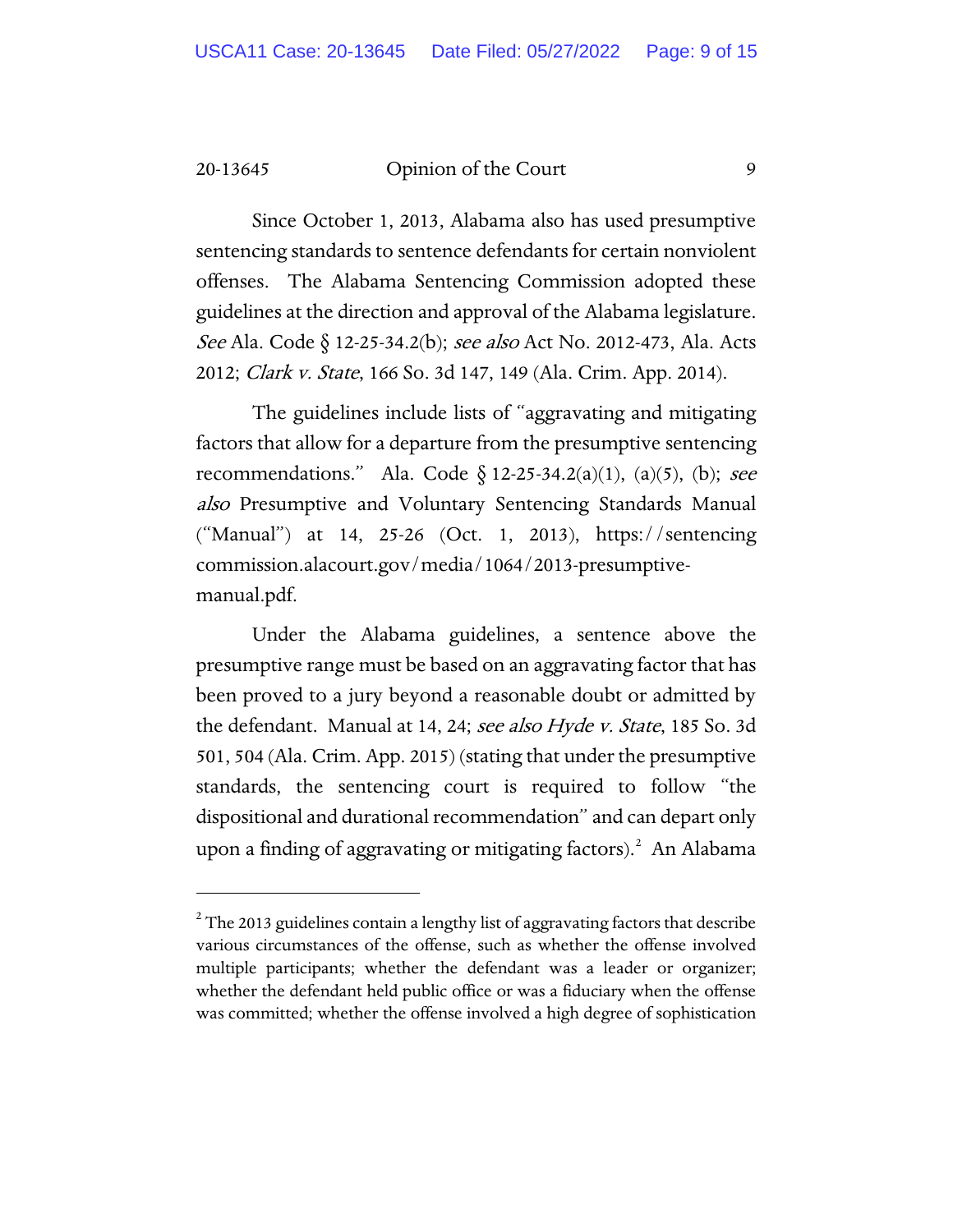court, however, cannot impose a sentence in excess of the statutory maximum sentence, even if the guidelines recommend a sentence above the statutory maximum penalty prescribed by Alabama law. Laakkonen v. State, 293 So. 3d 439, 446 (Ala. Crim. App. 2019).

#### C. McCarthy v. United States

Our precedent in *McCarthy* has construed the definition of "serious drug offense" in  $\S 924(e)(2)$ . We thus begin with McCarthy.

In *McCarthy*, the defendant had three prior Florida convictions for the sale of cocaine. 135 F.3d at 756. The *statutory* maximum penalty for Florida's offense of the sale of cocaine was fifteen years. Id. Florida had presumptive sentencing guidelines just as Alabama does here. See id.

Like Gardner contends here, the defendant in McCarthy argued that "the high end of the presumptive range" under Florida's sentencing guidelines "was in fact the maximum in his case, as evidenced by the fact that the sentencing judge presiding at

or planning, occurred over a long period, or involved multiple victims; and whether the defendant exposed a child to criminal conduct, just to name a few. Manual at 26.

The list also contains a final, catch-all factor for "[a]ny other 'aggravating factor' reasonably related to the purposes of sentencing." Id. Generally, the prosecutor must give the defendant notice of any aggravating factors seven days before trial, but the trial court may permit notice to be given at any time upon a showing of good cause so long as the defendant has an opportunity to research and rebut the aggravating factor. *Id.* at 24.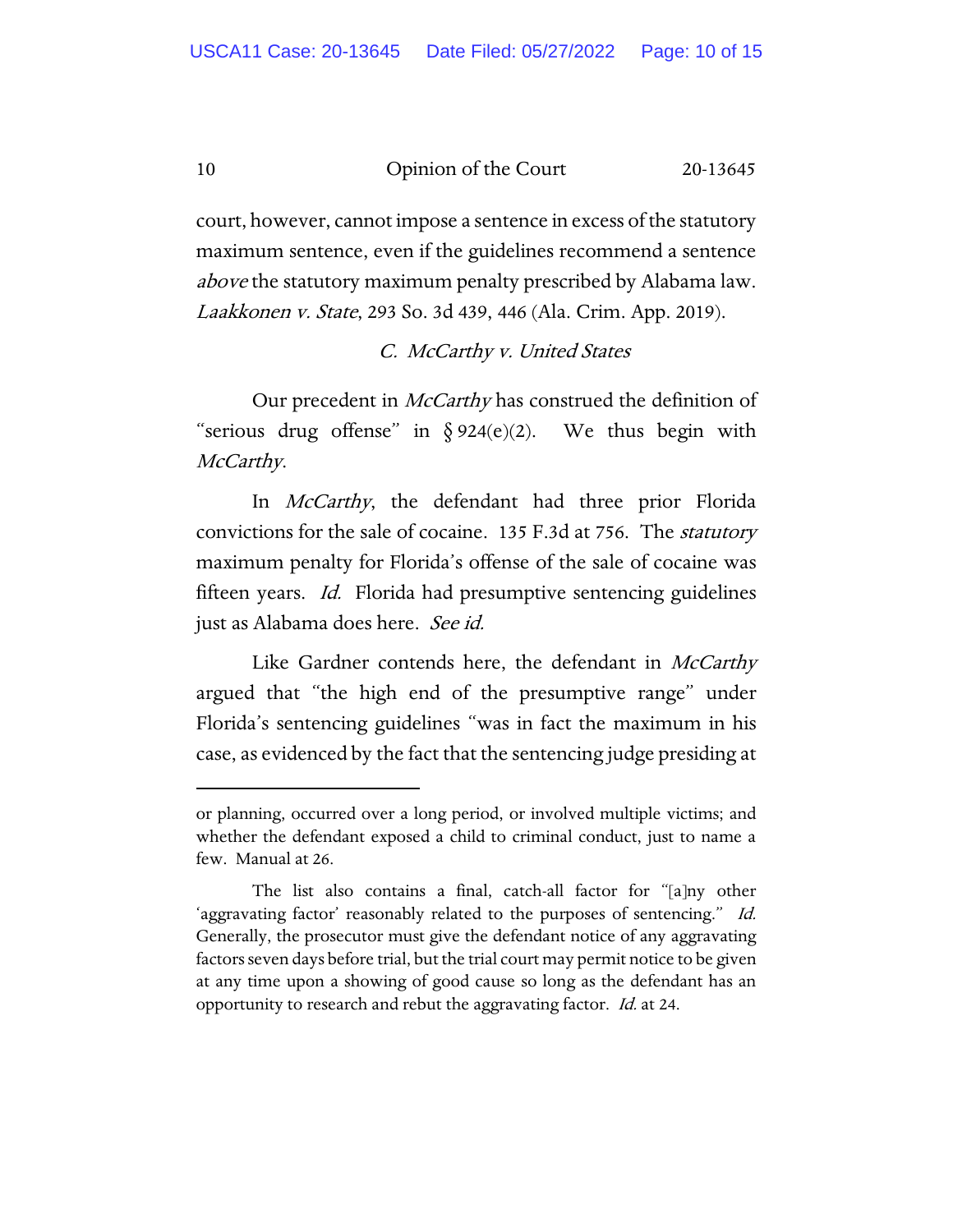his prior sentencing proceedings did not depart upwards." Id. Thus, the defendant argued, "the  $\S 924(e)(1)$  enhancement was not triggered." Id.

This Court rejected the defendant's argument. In doing so, the Court first analyzed the "plain meaning of the language of the statute" and concluded "that  $\S 924(e)(2)(A)$ 's definition of 'serious drug offense' employs a categorical approach." Id. at 756-57. Under the categorical approach, "a court should look to the maximum sentence for the offense category in which the particular predicate falls, not to the particular sentence received by the defendant or the particular facts of the defendant's crime." Id. at 757 (footnote omitted).

The Court found McCarthy's argument to the contrary "flawed because the high end of the presumptive range is simply not the 'maximum.'" Id. The Court agreed that Florida's sentencing guidelines were "a law enacted by the Florida legislature" and therefore "prescribed by law" as required by the ACCA. *Id.* at 756 n.2. The Court explained, however, that "the high end of the particular presumptive range is simply not the 'maximum' sentence which is prescribed by law." Id. On this point, the Court stressed that "[t]he Florida sentencing guidelines provide for upward departures above the presumptive sentence range." *Id.* at 756.

Applying this categorical approach, the Court declined to look at the "particular facts of [McCarthy's] prior convictions and sentences." *Id.* at 757. Instead, the Court held that the language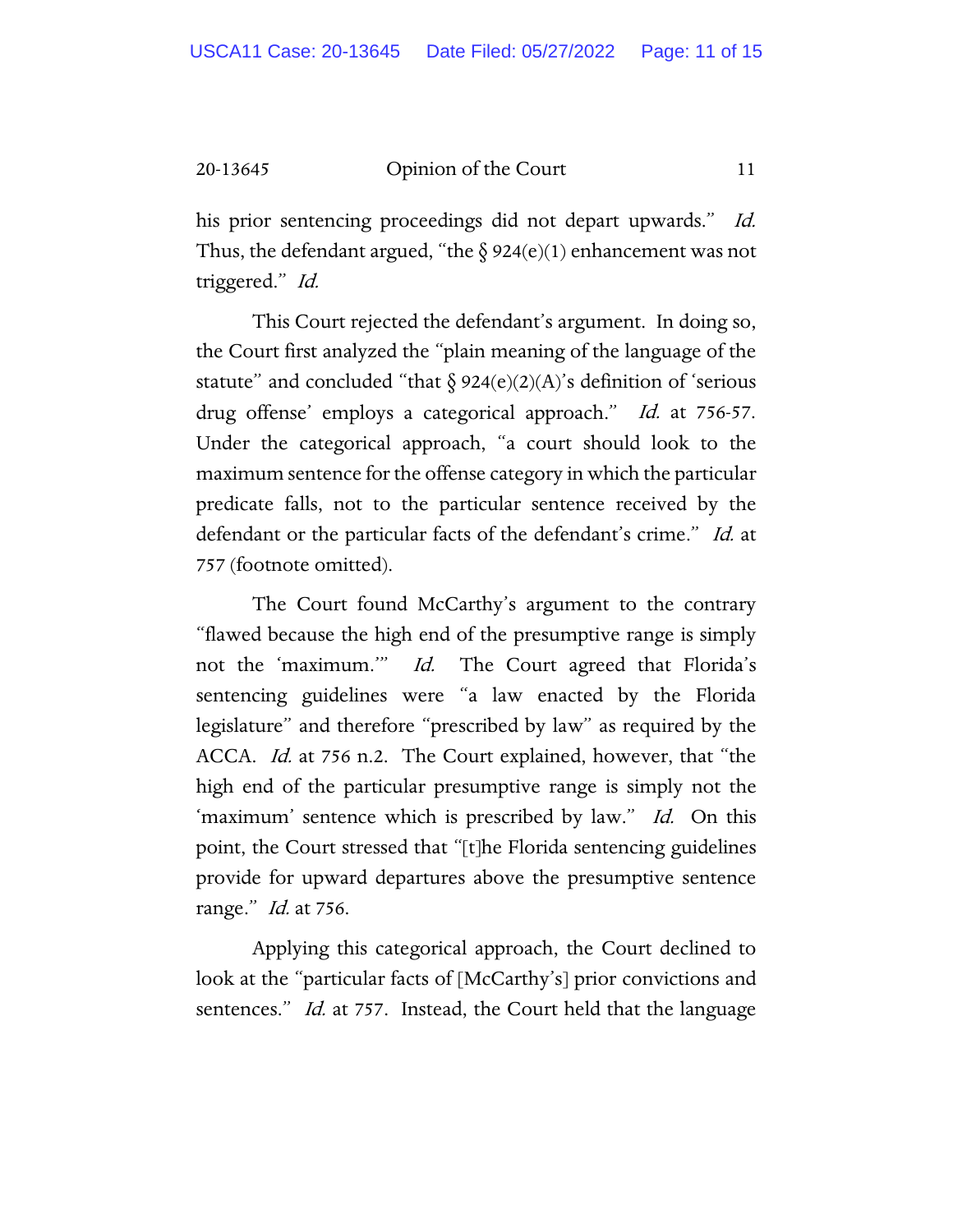"an offense . . . for which a maximum term of imprisonment of ten years or more is prescribed by law" in  $\S$  924(e)(2)(A)(ii) referred to "the statutory maximum sentence" applicable to McCarthy's predicate offenses. Id. ("The only true maximum sentence for the offense category is the statutory maximum." (footnote omitted)). And because McCarthy's predicate sale of cocaine offenses "carried a statutory maximum term of fifteen years," our Court concluded "that McCarthy's prior convictions qualified as 'serious drug offenses' so that the  $\S 924(e)(2)(A)(ii)$  enhancement was triggered." Id. at 757-58.

## D. Gardner's Claim

Applying the categorical approach required by *McCarthy* to Gardner's prior convictions, we conclude that the "maximum term of imprisonment" for ACCA purposes is the statutory maximum prison term for each drug offense. Like Florida's guidelines in McCarthy, Alabama's guidelines permit upward departures from the presumptive range. The fact that Gardner did not receive an upward departure sentence for any of his particular drug offenses is immaterial because under the categorical approach we look to "the maximum sentence for the offense category" and not to "the particular sentence received by the defendant or the particular facts of the defendant's crime." See id. at 757 & n.3. Given that Alabama law provides for upward departures, the high end of the sentencing range the state court calculated for Gardner using Alabama's presumptive sentencing standards simply is not the "maximum"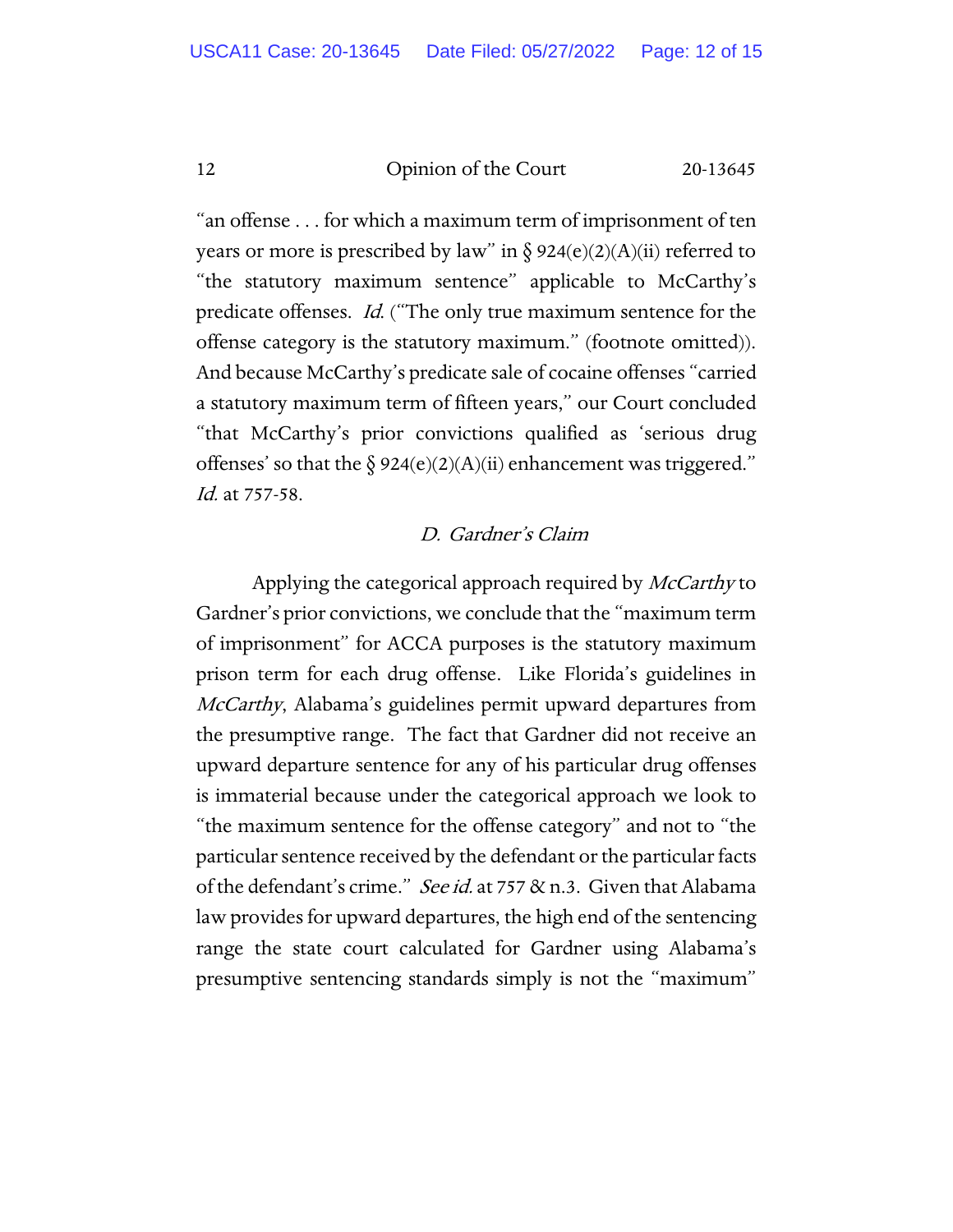prison term for purposes of the ACCA's definition of a "serious drug offense." See id. at 756 & n.2.

To the extent Gardner suggests that *McCarthy* has been undermined to the point of abrogation by United States v. Rodriquez, 553 U.S. 377, 128 S. Ct. 1783 (2008), we disagree. In *Rodriquez*, the Supreme Court considered only whether the phrase "maximum term of imprisonment prescribed by law" in the ACCA meant Washington state's five-year *statutory* maximum for first offenses or its ten-year *statutory* maximum for second and subsequent offenses where the defendant's judgment of conviction showed he had faced the recidivism enhancement. 553 U.S. at 381- 82, 128 S. Ct. at 1786-87. The Supreme Court held that, in those circumstances, the statutory ten-year "maximum set by the applicable recidivist provision" was the "maximum term of imprisonment" required by the ACCA. *Id.* at 393, 128 S. Ct. at 1793.

Rodriquez did not involve mandatory or presumptive sentencing guidelines like those in Alabama and in Florida in McCarthy. More importantly, the Supreme Court in Rodriquez reached the same conclusion as this Court in *McCarthy* when it considered and rejected the same argument that Gardner makes to this Court. Specifically, the defendant in Rodriquez contended that if recidivism statutes could increase the "maximum term," then "it must follow that [state] mandatory guidelines systems that cap sentences can decrease the 'maximum term' of imprisonment." Id. at 390, 128 S. Ct. at 1792. The Supreme Court disagreed, stating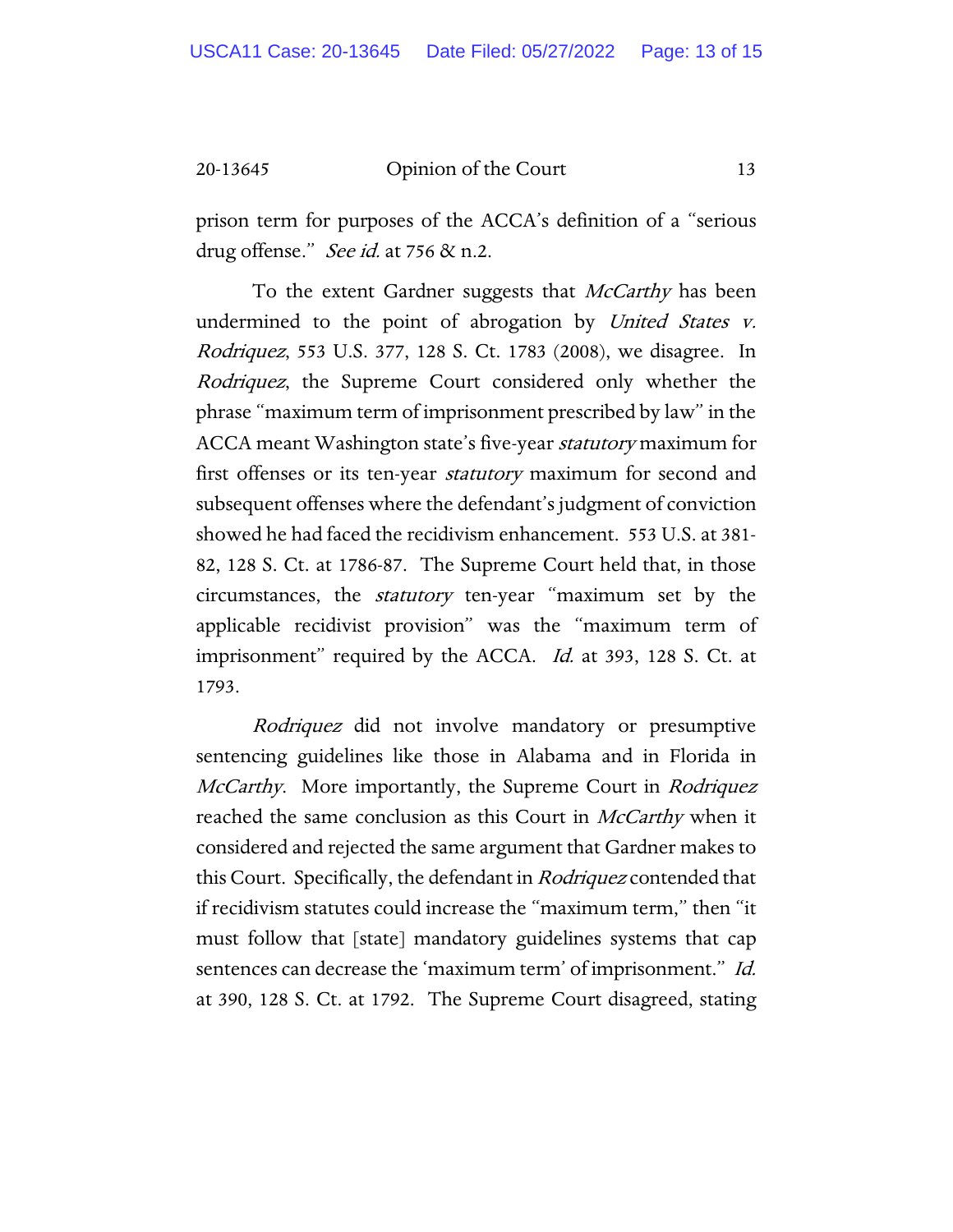that "the phrase 'maximum term of imprisonment . . . prescribed by law' for the 'offense' was not meant to apply to the top sentence in a guidelines range." Id. The Supreme Court explained that this was so "because guidelines systems typically allow a sentencing judge to impose a sentence that exceeds the top of the guidelines range under appropriate circumstances." Id.

Rodriquez further pointed out that the "concept of the 'maximum' term of imprisonment" in statutes predating the ACCA "necessarily referred to the maximum term prescribed by the relevant criminal statute, not the top of a sentencing guidelines range." *Id.* at 391, 128 S. Ct. at 1792. "In light of this established pattern and the relative newness of sentencing guidelines systems" when the ACCA was enacted, the Supreme Court concluded "that Congress meant for the concept of the 'maximum term of imprisonment' prescribed by law for an 'offense' to have the same meaning in [the] ACCA." *Id.* at 392, 128 S. Ct. at 1793.

In short, *Rodriquez'*s rejection of the argument that the high end of a state sentencing guidelines range is the "maximum term" under the ACCA's definition of "serious drug offense" is entirely consistent with and supports, not undermines, McCarthy.<sup>[3](#page-13-0)</sup>

<span id="page-13-0"></span> $^3$ We similarly reject Gardner's suggestion that *McCarthy* was undermined to the point of abrogation by Carachuri-Rosendo v. Holder, 560 U.S. 563, 130 S. Ct. 2577 (2010). Carachuri-Rosendo was decided in the immigration context and addressed the materially different question of whether a petitioner seeking cancellation of removal had been convicted of an offense "punishable" by more than one year under the Controlled Substances Act and therefore was